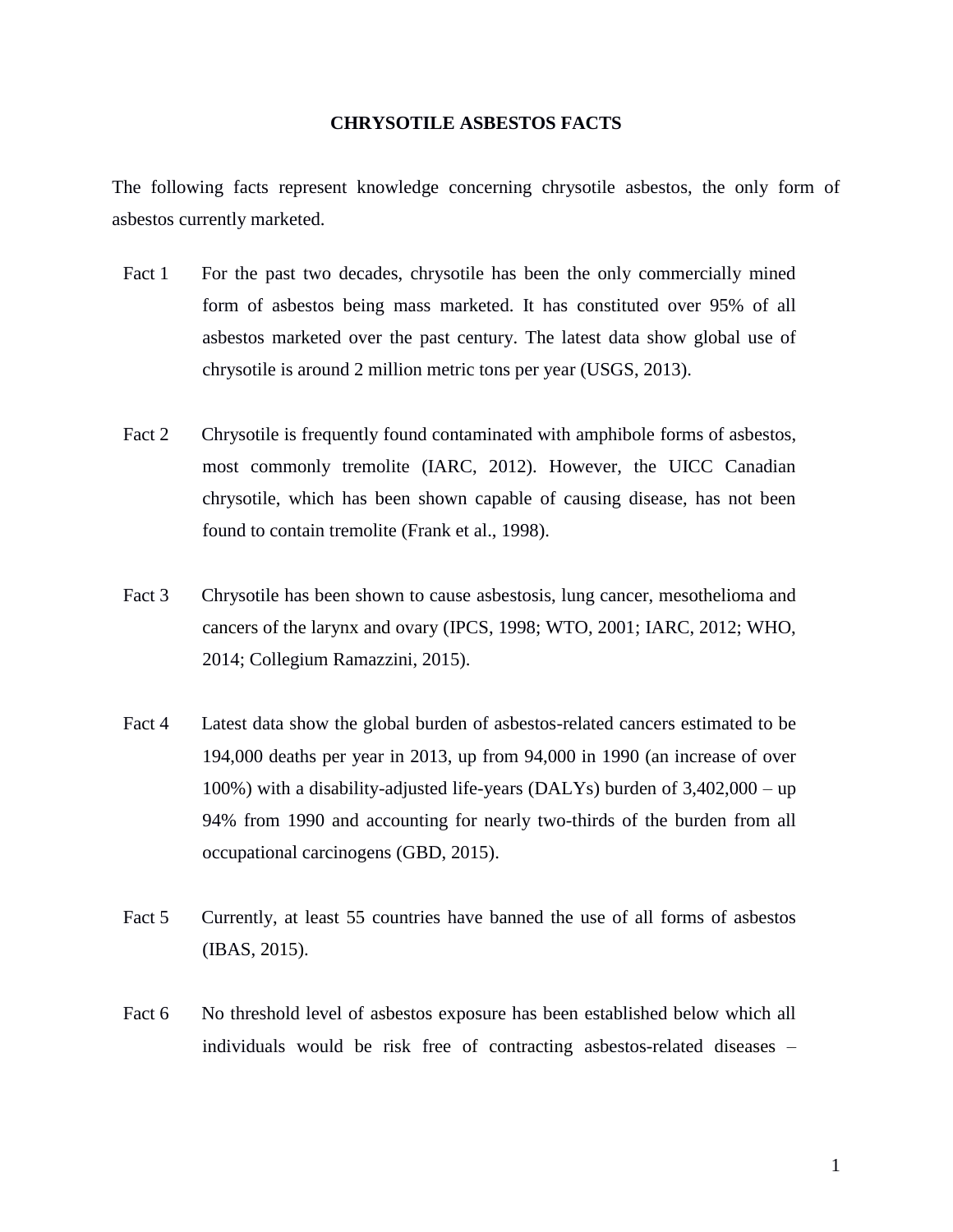including those exposed to chrysotile (Royal Commission, 1984; IARC, 1977, 2012; IPCS, 1998; IPCS 2004-2012; Collegium Ramazzini, 2015).

- Fact 7 In 2001 the World Trade Organization reported: *"The Panel found too that the efficacy of "controlled use" is particularly doubtful for the building industry and for DIY [do-it-yourself] enthusiasts, which are the most important users of cement-based products containing chrysotile asbestos."* The WTO stated *"… we note that the carcinogenicity of chrysotile fibres has been acknowledged for some time by international bodies. This carcinogenicity was confirmed by the experts consulted by the Panel, with respect to both lung cancers and mesotheliomas, even though the experts acknowledged that chrysotile is less likely to cause mesotheliomas than amphiboles. We also note that the experts confirmed that the types of cancer concerned had a mortality rate of close to 100 percent. We therefore consider that we have sufficient evidence that there is in fact a serious carcinogenic risk associated with the inhalation of chrysotile fibres"* (WTO, 2001).
- Fact 8 Safer substitutes do exist for replacing chrysotile, thus eliminating the need for use of any type of asbestos in commerce (IPCS, 1998; Harrison et al., 1999; CSTEE, 2002; WBG, 2009; WHO, 2011; Collegium Ramazzini, 2015).

Fact 9 The International Labor Organization resolved that:

*"(a) the elimination of the future use of asbestos and the identification and proper management of asbestos currently in place are the most effective means to protect workers from asbestos exposure and to prevent future asbestosrelated diseases and deaths; and*

*(b) the Asbestos Convention, 1986 (No. 162), should not be used to provide a justification for, or endorsement of, the continued use of asbestos*" (IL0, 2006).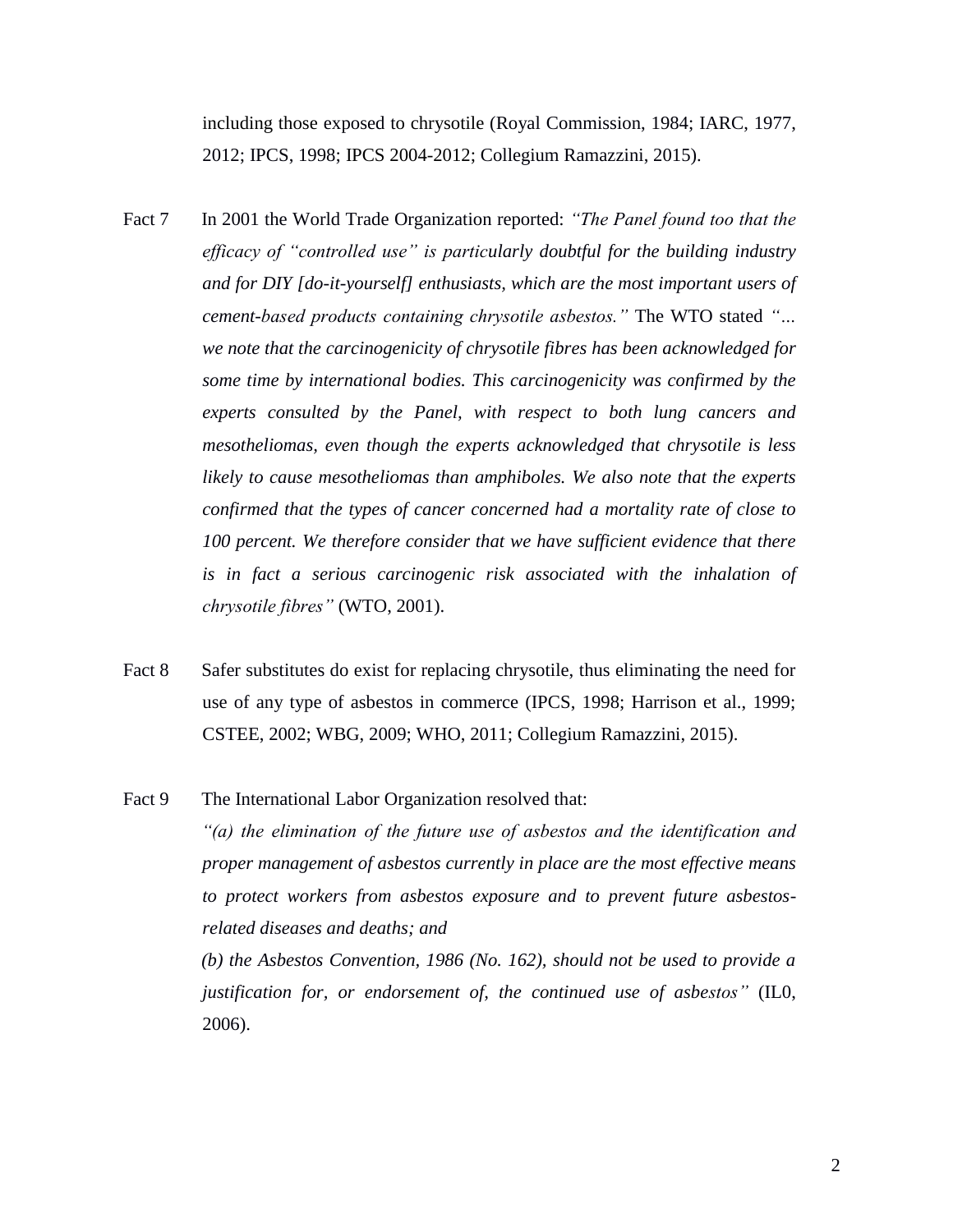- Fact 10 In October 2013, the International Commission of Occupational Health (ICOH) stated *"There is sufficient evidence in humans for the carcinogenicity of all forms of asbestos (chrysotile, crocidolite, amosite, tremolite, actinolite and anthophylite)"* (ICOH, 2013).
- Fact 11 On June 4, 2012 the Joint Policy Committee of the Societies of Epidemiology (JPC-SE) after *"[A] rigorous review of the epidemiologic evidence confirms that all types of asbestos fibre are causally implicated in the development of various diseases and premature death."* The JPC-SE *"Calls for a global ban on the mining, use, and export of all forms of asbestos" and further the JPC-SE describes how "Similar to the tobacco industry, the asbestos industry has funded and manipulated research to manufacture findings favourable to its own interests. It has set up front organisations claiming to be expert scientific institutes, such as the Canadian Chrysotile Institute, the Russian Chrysotile Institute, and the Brazilian Chrysotile Institute. But, they are, in reality, lobby groups promoting the continued use of asbestos."* (JPC-SE, 2014)
- Fact 12 In 2014, a multi-disciplinary gathering of scientists meeting in Helsinki, Finland agreed that all types of asbestos cause cancer in man and *"In order to prevent the epidemic of asbestos-related diseases from being repeated among workers and communities in the developing world, ceasing the use of new asbestos is essential"* (Helsinki Declaration, 2014).
- Fact 13 In 2015, the Collegium Ramazzini (CR) reaffirmed its long-standing position that *"well-documented availability of safer, cost-effective alternative materials"* exist for asbestos, including chrysotile. The CR supports both the 2006 World Health Organization (WHO) position to cease using all types of asbestos and the 2014 WHO publication Chrysotile Asbestos that *"all forms of asbestos, including chrysotile, are causally associated with an increased risk of cancer of the lung, larynx and ovary, mesothelioma and asbestosis"* and *"are in line with the recent evaluation by the International Agency for*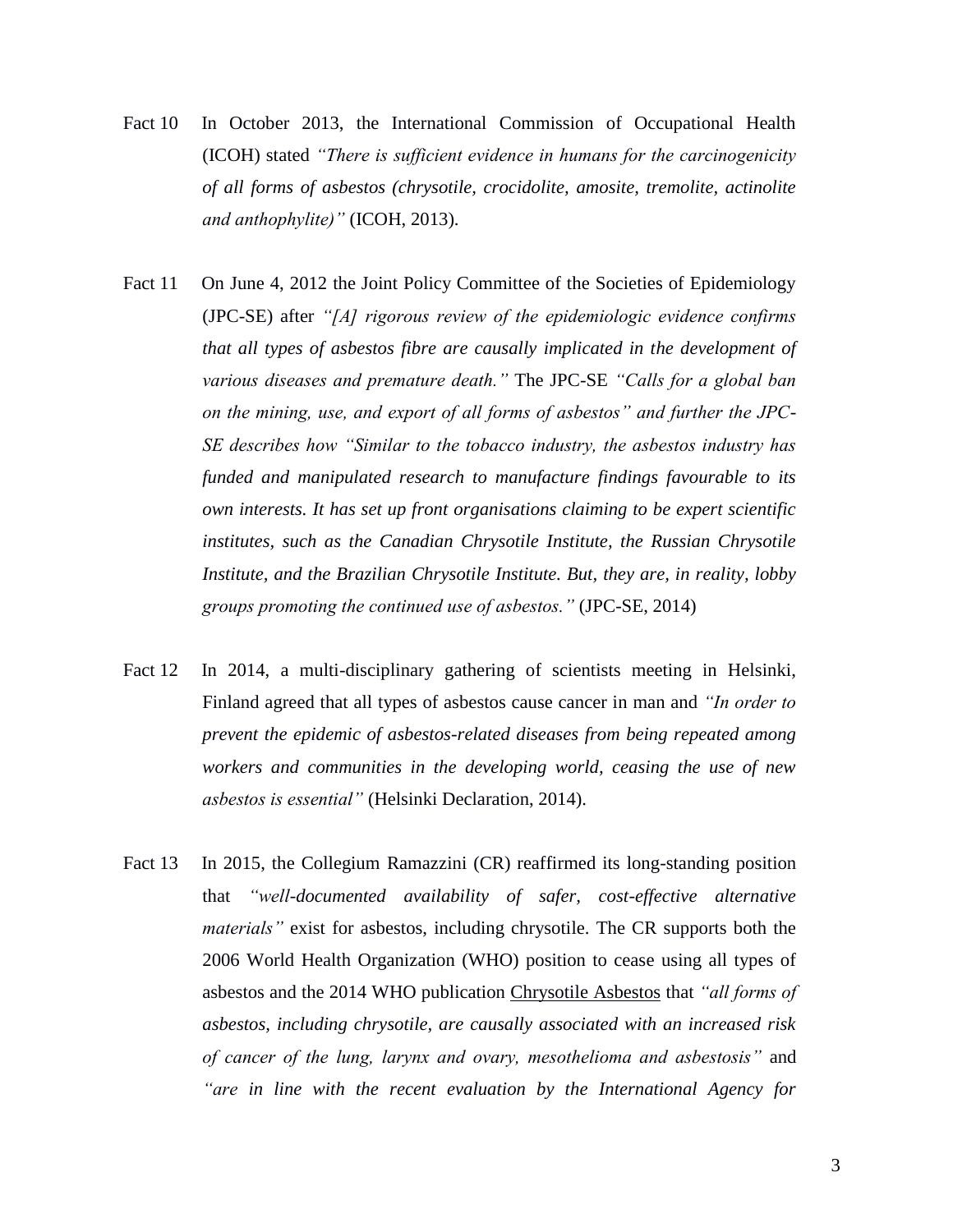*Research on Cancer (IARC)."* (Collegium Ramazzini, 2015; WHO, 2006; WHO, 2014)

Fact 14 Labor federations including the International Trade Union Confederation (ITUC), the Building and Woodworkers International (BWI), the IndustriAll Global Union (IndustriAll) representing millions of trade union members worldwide have issued calls for asbestos bans, just transition programs for displaced workers and measures to protect affected workers and communities (ITUC, 2006; BWI, 2014; IndustriAll, 2014).

(The next facts refer specifically to risks from asbestos-containing roofing products.)

- Fact 15 The recent study by Ferrante et al, 2015 "provides strong evidence of an association between pleural mesothelioma and the use of asbestos-cement roofing (OR=2.5, 95% CI 1.4 to 4.5) and pavement containing asbestos tailings (OR=3.6, 95% CI 1.4 to 9.2) (Ferrante et al., 2015; Stayner, 2015).
- Fact 16 Acknowledging the human health hazard posed by asbestos and the environmental contamination following the destruction of asbestos-containing products after man-made or natural disasters, the World Bank Group, humanitarian organizations and the United Nations High Commissioner for Refugees have recommended that asbestos-containing materials including asbestos-cement building products should not be used in disaster relief (WBG, 2009; GSC, 2010; UNHCR, 2005).
- Fact 17 Strong evidence exists for the occurrence of non-occupational asbestos-related diseases as a result of domestic or environmental exposure to asbestos; in particular, among family members living with asbestos workers (NIOSH, 1995; Ferrante et al., 2015; Stayner, 2015).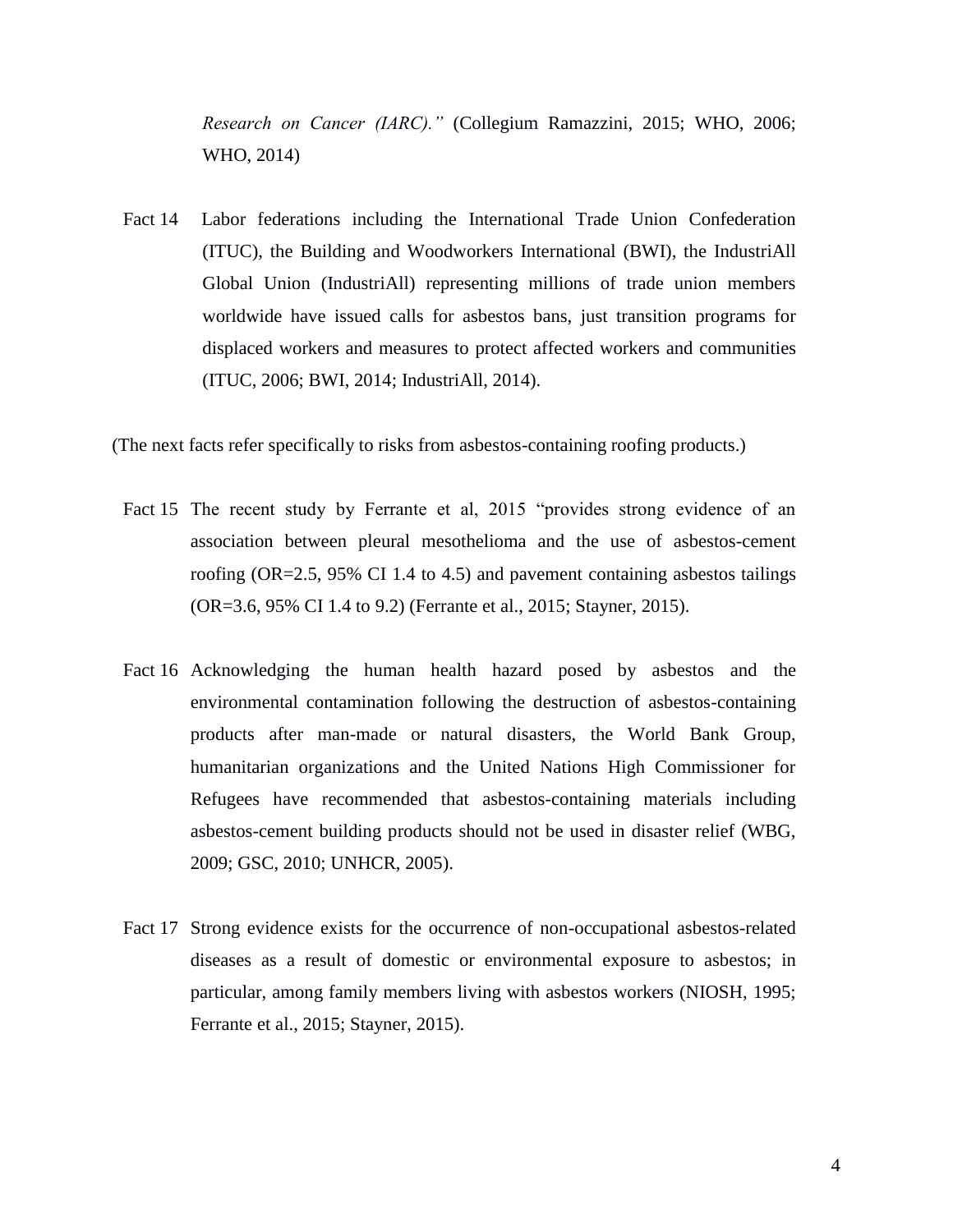- Fact 18 *"For roofing in remote locations, lightweight concrete tiles can be fabricated using cement, sand and gravel; and optionally, locally available plant fibers such as jute, hemp, sisal, palm nut, coconut coir, kenaf, and wood pulp. Galvanized iron roofing and clay tiles are other alternative materials. Substitutes for asbestos-cement pipe include ductile iron pipe, high-density polyethylene pipe, and metal-wire-reinforced concrete pipes."* (CR, 2015; WBG, 2011; WHO, 2009)
- Fact 19 The World Trade Organization "considers that the evidence before it *tends to show* that handling chrysotile-cement products constitutes a risk to health rather than the opposite. (emphasis added)" (WTO, 2001).
- Fact 20 The World Health Organizations warns *"Continued use of asbestos cement in the construction industry is a particular concern, because the workforce is large, it is difficult to control exposure and in-place materials have the potential to deteriorate and pose a risk to those carrying out alterations, maintenance and demolition. In its various applications, asbestos can be replaced by some fibre materials and other products that pose less or no risk to health"* (WHO, 2006).

Summary of Facts: Throughout the last thirty years, scientific organizations and governmental agencies have thoroughly and meticulously reviewed extensive published data on asbestos and have concluded that all of its commercially viable fiber types (including amosite, anthophyllite, actinolite, chrysotile, crocidolite, and tremolite) cause disease and death resulting from asbestosis, lung cancer, mesothelioma and cancers of the larynx and ovary. There has not been identified any safe level of exposure to any form of asbestos; i.e. no threshold value below which all individuals would be risk-free of contracting an asbestos-related disease. Therefore, we support the immediate prohibition of the use of any form of asbestos-containing products, including those containing chrysotile, and call for their complete elimination.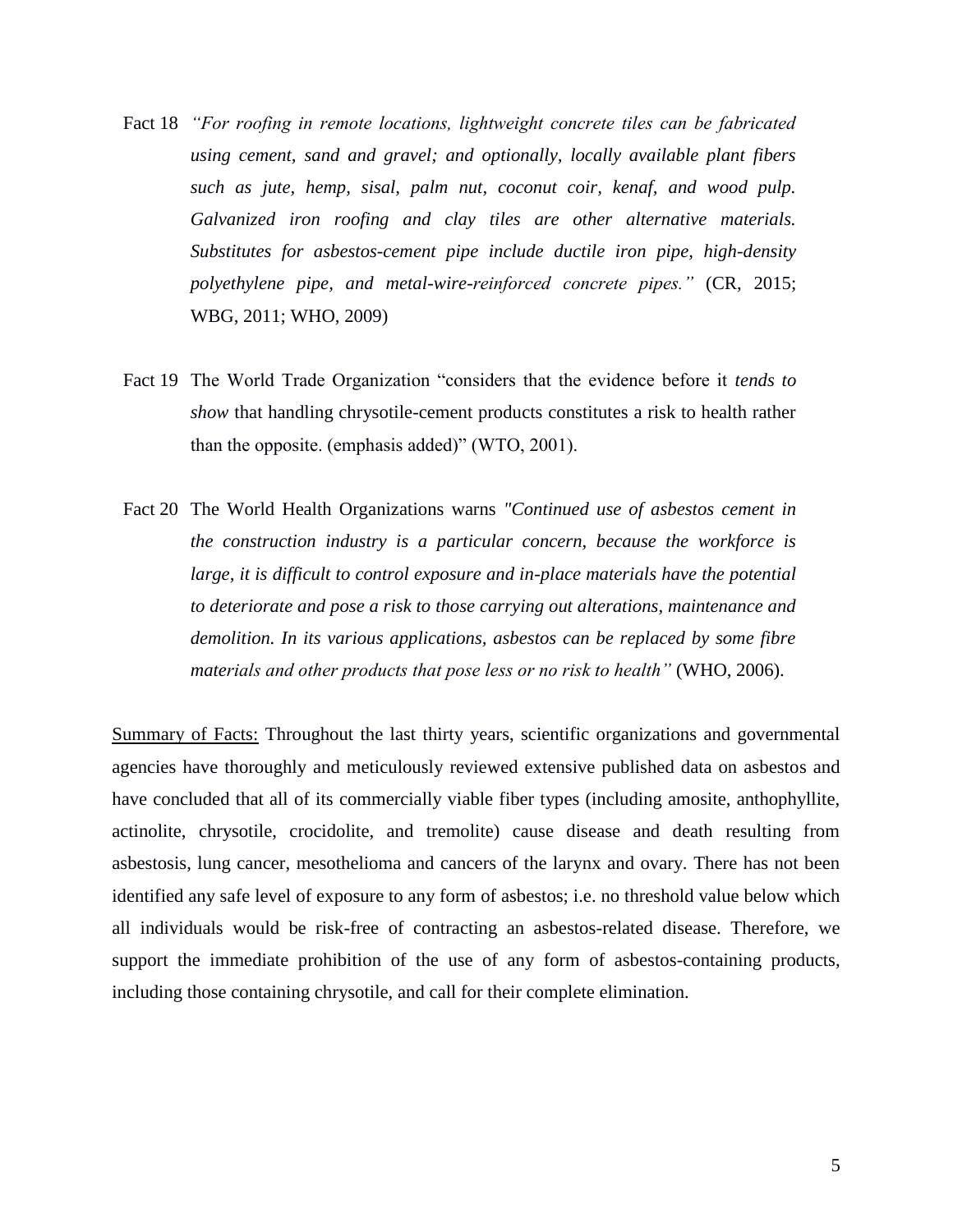## **References**

BWI, 2014. *World Board Resolution on Asbestos.* Building and Woodworkers International. May 14.

<http://www.bwint.org/default.asp?index=5538>

Collegium Ramazzini, 2015. The Global Health Dimensions of Asbestos and Asbestos-Related Diseases. Castello di Bentivoglio, Via Saliceto, 3, 40010 Bentivoglio , Bologna, Italy.

CSTEE, 2002. Risk to human health from chrysotile asbestos and organic substitutes. Scientific Committee on Toxicity, Ecotoxicity and the Environment (CSTEE). The Opinion of EU committee about the human risk of organic fibers (Cellulose, PVA, p-Aramid) as asbestos substitutes. Brussels, C2/GF/csteeop/Asbestos 17122002/D(02), 17 December.

Ferrante D, Mirabelli D, Tunesi S, et al., 2015. Pleural mesothelioma and occupational and non-occupational asbestos exposure: a case-control study with quantitative risk assessment. Occup Environ Med, Published Online First: 11 Aug 2015 doi:10.1136/ oemed-2015-102803

Frank AL, Dodson RF, Williams MG, 1998. Carcinogenic implications of the lack of tremolite in UICC Reference Chrysotile. Am J Indust Med. 34: 314-317.

GBD, 2015. Global, regional, and national comparative risk assessment of 79 behavioural, environmental and occupational, and metabolic risks or clusters of risk in 188 countries, 1990-2013: a systematic analysis for the Global Burden of Disease Study 2013. Lancet. Published Online September 10, 2015.

[http://www.thelancet.com/journals/lancet/article/PIIS0140-6736\(15\)00128-2/fulltext](http://www.thelancet.com/journals/lancet/article/PIIS0140-6736(15)00128-2/fulltext)

GSC, 2010. Asbestos in Emergencies: Safer Handling and Breaking the Cycle. Harrison TCP, Levy SL, Patrick G, Pigott GH, Smith LL, 1999. Comparative hazards of chrysotile asbestos and its substitutes: A European perspective. Envir Hlth Perspect; 107: 607- 611.

Helsinki Declaration, 2014. The Helsinki Declaration on Management and Elimination of Asbestos-Related Diseases. Adopted by the International Conference on Monitoring and Surveillance of Asbestos-Related Diseases, 10-13 February 2014, Finnish Institute of Occupational Health and International Commission on Occupational Health Espoo, Finland.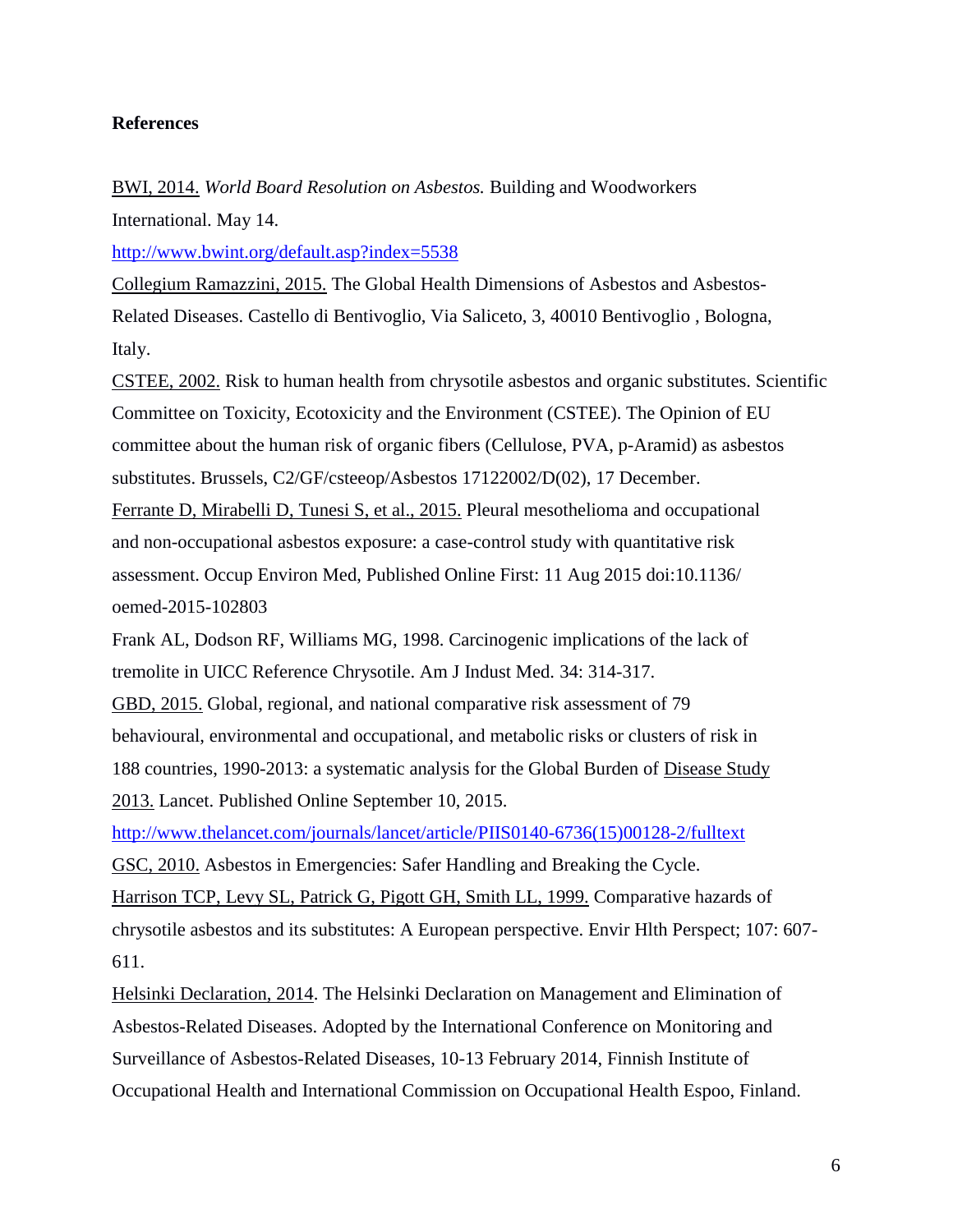[http://www.ttl.fi/en/international/conferences/helsinki\\_asbestos\\_2014/Documents/20%20Marc](http://www.ttl.fi/en/international/conferences/helsinki_asbestos_2014/Documents/20%20March%202014%20Final%20Signed%20Declaration%20for%20website.pdf) [h%202014%20Final%20Signed%20Declaration%20for%20website.pdf](http://www.ttl.fi/en/international/conferences/helsinki_asbestos_2014/Documents/20%20March%202014%20Final%20Signed%20Declaration%20for%20website.pdf)

IARC, 1977. IARC Monographs on the Evaluation of Carcinogenic Risk of Chemicals to

Man- Asbestos. Vol. 14. International Agency for Research on Cancer, World Health Organization, Lyon, France, pp. 106.

IARC, 2012. International Agency for Research on Cancer. IARC Monographs Volume

100C: Arsenic, Metals, Fibres and Dusts; A Review of Human Carcinogens.

<http://monographs.iarc.fr/ENG/Monographs/vol100C/mono100C.pdf>

IBAS, 2015. Current Asbestos Bans and Restrictions, Compiled by Laurie Kazan-Allen.

International Ban Asbestos Secretariat, 2015.

[http://www.ibasecretariat.org/alpha\\_ban\\_list.php](http://www.ibasecretariat.org/alpha_ban_list.php)

ICOH, 2013. ICOH Statement: Global Asbestos Ban and the Elimination of Asbestos-Related Diseases. International Commission on Occupational Health.

[http://www.icohweb.org/site\\_new/multimedia/news/pdf/ICOH%20Statement%20on%20globa](http://www.icohweb.org/site_new/multimedia/news/pdf/ICOH%20Statement%20on%20global%20asbestos%20ban.pdf) [l%20asbestos%20ban.pdf](http://www.icohweb.org/site_new/multimedia/news/pdf/ICOH%20Statement%20on%20global%20asbestos%20ban.pdf)

IndustriAll, 2014. *Asbestos is a Killer.* IndustriAll and BWI. 2014.

[http://www.industriall-](http://www.industriall-union.org/sites/default/files/uploads/documents/Asbestos/a4_asbestos_8pp_en_web.pdf)

[union.org/sites/default/files/uploads/documents/Asbestos/a4\\_asbestos\\_8pp\\_en\\_web.pdf](http://www.industriall-union.org/sites/default/files/uploads/documents/Asbestos/a4_asbestos_8pp_en_web.pdf)

IPCS 2004-2012. Chrysotile. IPCS INCHEM, International Programme on Chemical Safety.

Prepared in the context of cooperation between the International Programme on Chemical Safety and the European Commission.

IPCS, 1998. Environmental Health Criteria 203 – Chrysotile Asbestos. International

Programme on Chemical Safety, United Nations Environment Programme, the

International Labour Organisation, and the World Health Organization, Geneva; WHO.

<http://www.inchem.org/documents/ehc/ehc/ehc203.htm>

ITUC, 2006. Adopted by the Founding Congress of the ITUC [International Trade Union Confederation] Vienna, November 1–3, 2006).

[http://www.ituc-csi.org/IMG/pdf/Programme\\_of\\_the\\_ITUC.pdf](http://www.ituc-csi.org/IMG/pdf/Programme_of_the_ITUC.pdf)

JPC-SE, 2012. Position Statement on Asbestos from the Joint Policy Committee of the Societies of Epidemiology (JPC-SE), June 4.

[https://www.ijpc-se.org/documents/03.JPC-SE-Position\\_Statement\\_on\\_Asbestos-](https://www.ijpc-se.org/documents/03.JPC-SE-Position_Statement_on_Asbestos-June_4_2012-Full_Statement_and_Appendix_A.pdf)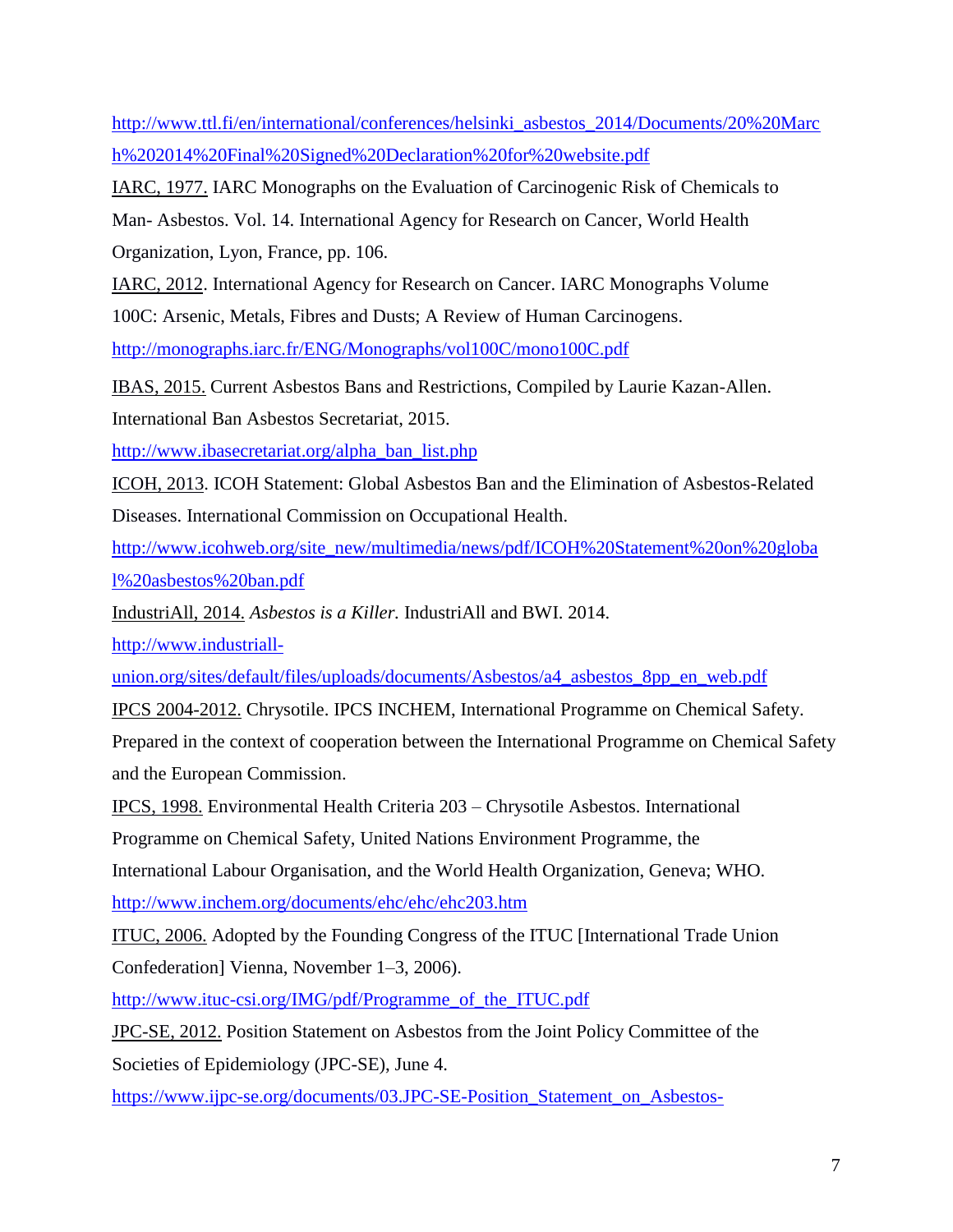[June\\_4\\_2012-Full\\_Statement\\_and\\_Appendix\\_A.pdf](https://www.ijpc-se.org/documents/03.JPC-SE-Position_Statement_on_Asbestos-June_4_2012-Full_Statement_and_Appendix_A.pdf) 

Royal Commission, 1984. Report of the Royal Commission on Matters of Health and Safety Arising from the Use of Asbestos in Ontario. Authors: Dupre JS, Mustard JF, Uffen RJ. , Ontario Ministry of the Attorney General, Queen's Printer for Ontario , Toronto.

Stayner LT, 2015. Para-occupational exposures to asbestos: lessons learned from Casale Monferrato, Italy. Occup Environ Med, Published Online First: doi:10.1136/oemed-2015- 103233

UNHCR, 2005. Procurement and use of material containing asbestos for UNHCR-funded projects. United Nations High Commissioner for Refugees. Inter-Office Memorandum No. 025/2005. 29 March.

USGS. 2013. Minerals Yearbook: Asbestos. United States Geological Survey [Advance Release], U.S. Department of the Interior.

<http://minerals.usgs.gov/minerals/pubs/commodity/asbestos/myb1-2013-asbes.pdf>

Van Zandwijk N, 2012. A Third Wave of Asbestos-related Diseases in Australia:

Preventive Actions Urgently Needed. 5<sup>th</sup> Asian Asbestos Initiatives International Seminar, Busan, Republic of Korea.

WBG, 2009. Good Practice Note: Asbestos: Occupational and Community Health Issues, May, World Bank Group.

<http://siteresources.worldbank.org/EXTPOPS/Resources/AsbestosGuidanceNoteFinal.pdf>

WHO, 2006. Elimination of Asbestos-related Diseases. World Health Organization. [http://whqlibdoc.who.int/hq/2006/WHO\\_SDE\\_OEH\\_06.03\\_eng.pdf?ua=1](http://whqlibdoc.who.int/hq/2006/WHO_SDE_OEH_06.03_eng.pdf?ua=1)

WHO, 2011. National Programmes for Elimination of Asbestos-Related Diseases:

Review and Assessment 07-08 June 2011, Bonn. Annex 4: Review of substitutes for asbestos construction products by a WHO-temporary advisor, World Health Organization Regional Office for Europe: pp 22-29.

[http://www.euro.who.int/\\_\\_data/assets/pdf\\_file/0005/176261/National-Programmes-For-](http://www.euro.who.int/__data/assets/pdf_file/0005/176261/National-Programmes-For-Elimination-Of-Asbestos-related-Diseases-Review-And-Assessment.pdf)[Elimination-Of-Asbestos-related-Diseases-Review-And-Assessment.pdf](http://www.euro.who.int/__data/assets/pdf_file/0005/176261/National-Programmes-For-Elimination-Of-Asbestos-related-Diseases-Review-And-Assessment.pdf)

WHO, 2014. Chrysotile Asbestos. World Health Organization.

[http://www.who.int/ipcs/assessment/public\\_health/chrysotile\\_asbestos\\_summary.pdf](http://www.who.int/ipcs/assessment/public_health/chrysotile_asbestos_summary.pdf)